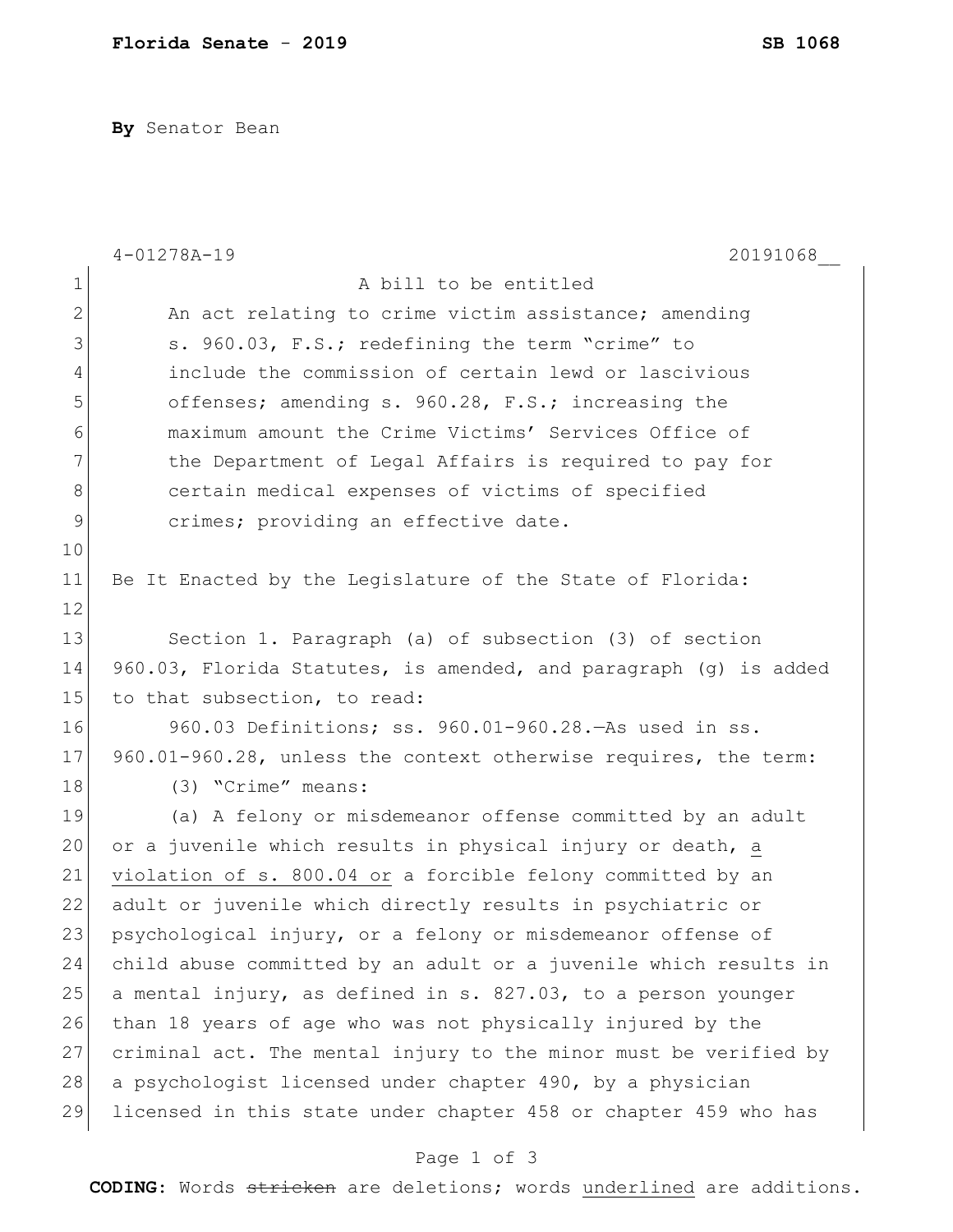|    | $4 - 01278A - 19$<br>20191068                                      |
|----|--------------------------------------------------------------------|
| 30 | completed an accredited residency in psychiatry, or by a           |
| 31 | physician who has obtained certification as an expert witness      |
| 32 | pursuant to s. 458.3175. The term also includes a criminal act     |
| 33 | that is committed within this state but that falls exclusively     |
| 34 | within federal jurisdiction.                                       |
| 35 | (g) An act of intentionally touching in a lewd or                  |
| 36 | lascivious manner the breasts, genitals, genital area, or          |
| 37 | buttocks, or the clothing covering those areas, of a person 16     |
| 38 | or 17 years of age or forcing or enticing a person 16 or 17        |
| 39 | years of age to so touch the actor, when such act is without the   |
| 40 | person's consent and directly results in psychiatric or            |
| 41 | psychological injury.                                              |
| 42 | Section 2. Subsection (2) of section 960.28, Florida               |
| 43 | Statutes, is amended to read:                                      |
| 44 | 960.28 Payment for victims' initial forensic physical              |
| 45 | $examinations.$ -                                                  |
| 46 | (2) The Crime Victims' Services Office of the department           |
| 47 | shall pay for medical expenses connected with an initial           |
| 48 | forensic physical examination of a victim of sexual battery as     |
| 49 | defined in chapter 794 or a lewd or lascivious offense as          |
| 50 | defined in chapter 800. Such payment shall be made regardless of   |
| 51 | whether the victim is covered by health or disability insurance    |
| 52 | and whether the victim participates in the criminal justice        |
| 53 | system or cooperates with law enforcement. The payment shall be    |
| 54 | made only out of moneys allocated to the Crime Victims' Services   |
| 55 | Office for the purposes of this section, and the payment may not   |
| 56 | exceed \$1,000 \$500 with respect to any violation. The department |
| 57 | shall develop and maintain separate protocols for the initial      |
| 58 | forensic physical examination of adults and children. Payment      |

## Page 2 of 3

**CODING**: Words stricken are deletions; words underlined are additions.